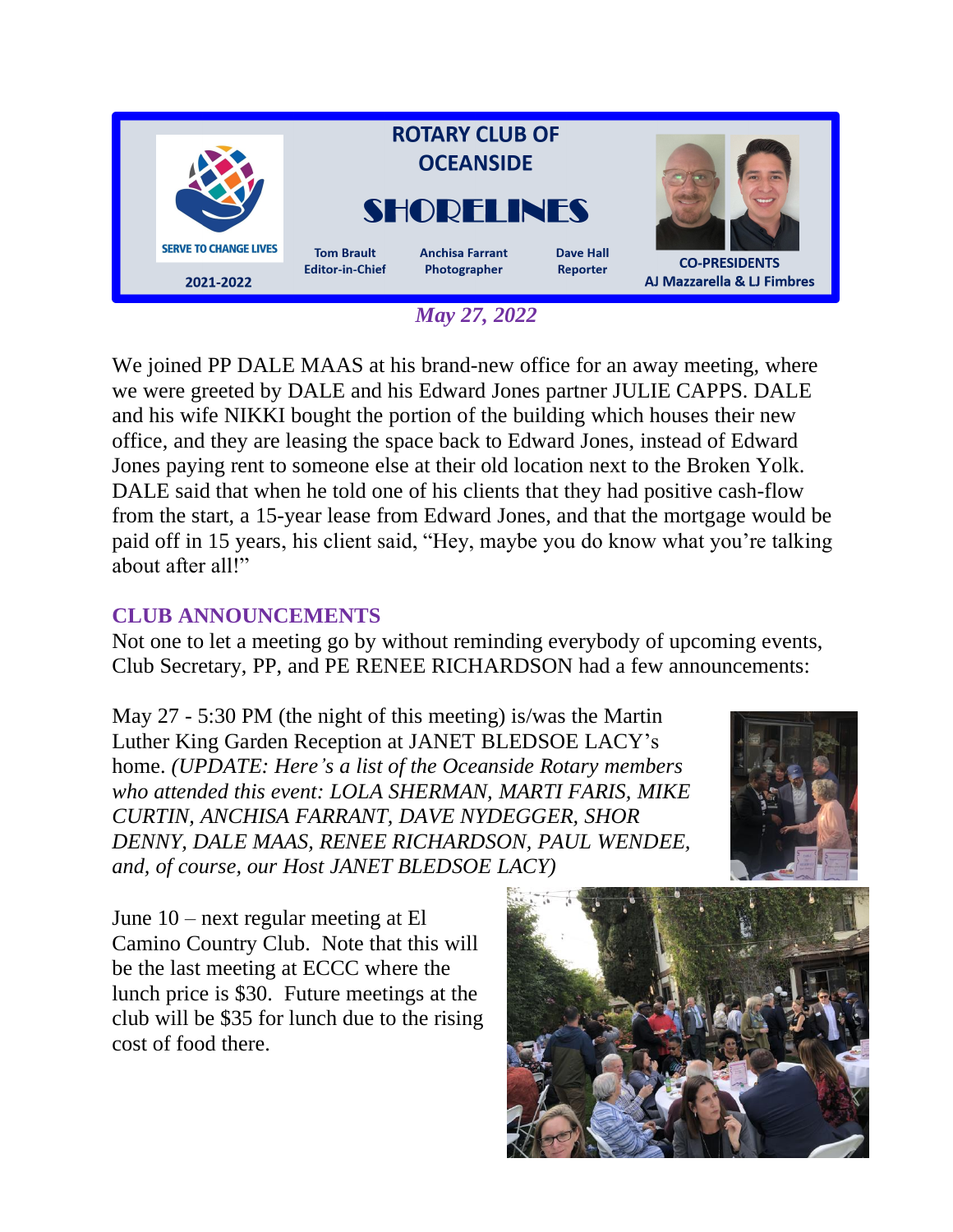June 13 – Oceanside Rotary Clubs Golf Tournament. RENEE noted that we desperately need raffle prizes (suggestion is \$25 gift cards), auction items (value \$100 or more), and especially golfers. Our club is obligated to produce at least 30 golfers for the tournament to meet the minimum at ECCC. If you don't golf, you can always donate a tee time for \$150 to be used by a Marine Corps golfer. We also need

volunteers for that day. Contact RENEE at [rotaryrenee@cox.net](mailto:rotaryrenee@cox.net) to volunteer or to donate.

June 24 – 5:30 PM is the demotion dinner "roasting" our current co-Presidents AJ and LJ – cost is \$45 and the dinner will be "Island Theme" so break out those Hawaiian shirts! But also remember that this is not actually Hawaii, and it will likely be cool outside that evening, so dress accordingly.

June 25 – Independence Day Parade – we're not sure where we will be in the parade lineup as yet so the specific meeting point will be announced

later, but plan to come out and help decorate and ride the float the length of the parade. More details to come.

July 3 – Fireworks party at PP JIM SCHRODER's house. BYOB and a dish to share.

# **TOUR OF DALE'S NEW DIGS**

We had a brief tour of DALE's new office, which has three separate offices, a reception desk, a conference room attached to DALE's office (which features a \$10,000 glass wall with door – very impressive), their very own restroom, a small kitchenette, and plenty of storage. Edward Jones has new branding and a new color scheme, so DALE's office is one of the first in the whole organization to feature this new décor. A retired couple who are DALE's clients are also photographers, so DALE soon will be getting some great photos printed on metal of the Oceanside Pier at Sunset, the harbor, and the beach to further decorate the office.

Someone asked DALE where he had met JULIE, and he gave us that backstory. When his previous assistant had just left the office, he asked some of his clients at the time for a recommendation of someone with great people skills. One of those clients was friends with JULIE and recommended her, and she has now been with DALE's office for five years. Their office is in the top  $\frac{1}{2}\%$  of all Edward Jones' offices in the country in client satisfaction, and JULIE will be traveling to St. Louis



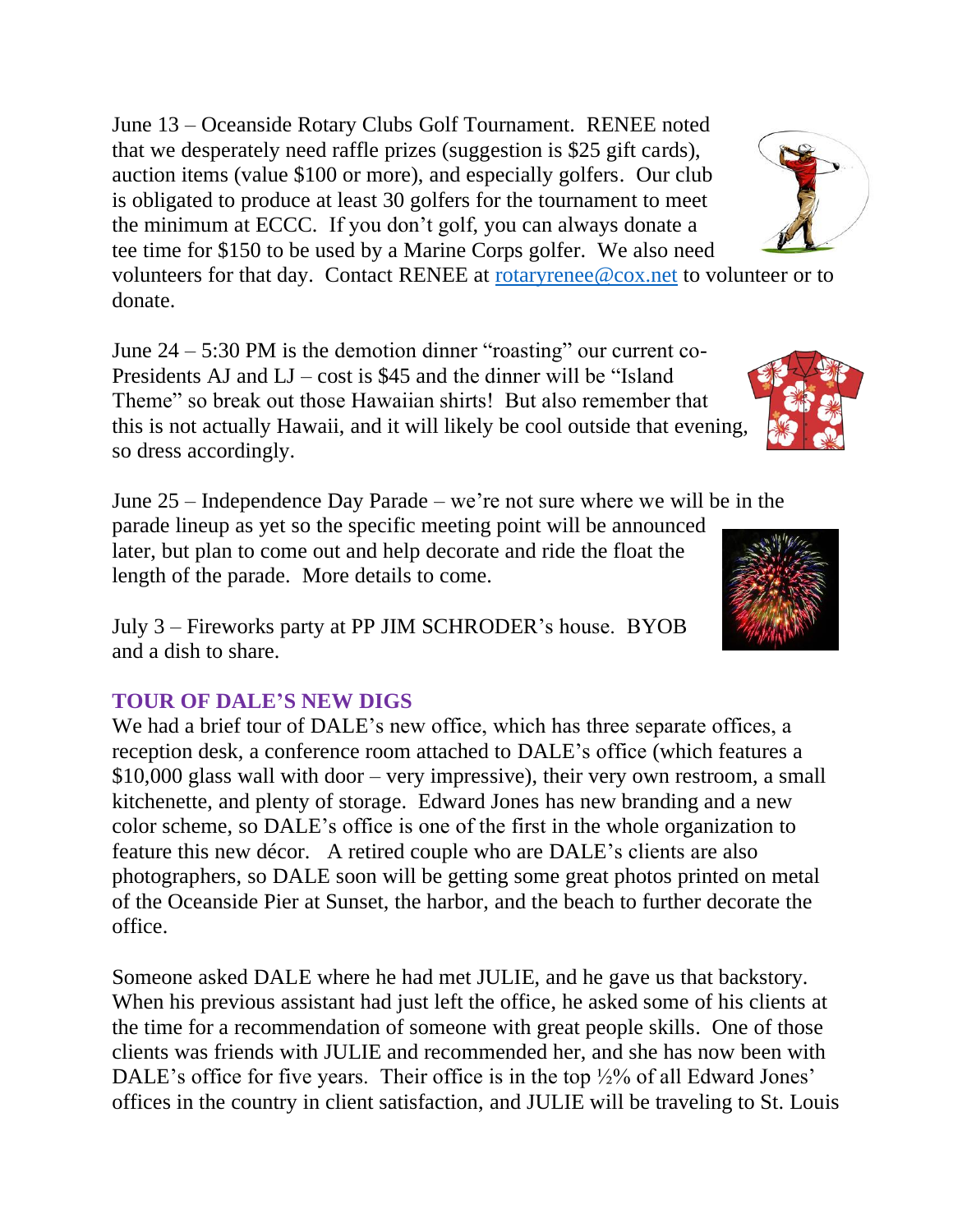later this year to be recognized by the company. In fact, JULIE and DALE are slated to become partners in Edward Jones later this year, based on their stellar performance.

DALE also pointed out that his son, BLAKE, works for him in the office as well! Every Saturday BLAKE helps clean the office and gets \$10 a week in pay, part of which he saves and part of which he gets to keep. You can't start developing solid financial strategies too early!

# **LUNCH & A PROGRAM**

We all trooped across the street and around the buildings to Felix BBQ for lunch. *(Disclaimer: I actually drove there, being too lazy to walk back after lunch*.*)* 

JOHN WADSWORTH, from Massachusetts Financial Services (MFS) was on hand not only to give a short presentation on investing in the current market, but also to pay for lunch for everyone! By his covering our lunches for us, our individual \$30 lunch payments instead became a donation to the club.



JOHN started with one of his favorite sayings, which is "The only person who got hurt on a roller coaster is the one

who got off in the middle of the ride!" He pointed out that the same is true of investing: the only people who get hurt in a market downturn are those who bail out before the market turns around. History shows that "staying the course" is the wisest investment strategy.

He talked about two (out of the ten, in his usual presentation) Principles for Long-Term Investing Resilience:

#1 – Have a long-time horizon for investing. "If you had invested \$10,000 in 1924 in the very first mutual fund, you'd be dead today." (No wait, that was a joke…) "If you had invested \$10,000 in 1924 in the very first mutual fund, it would be worth \$56 million today, with an average annual return of 9½%." Even though times are very unsettled today, with the conflict in Ukraine, an ongoing pandemic, high inflation, and interest rates increasing, "the days are long but the years are short". The bottom line: Even in these unsettled and unsettling times, keep your eye on the longer-term prize and you can ride out any short-term bumps.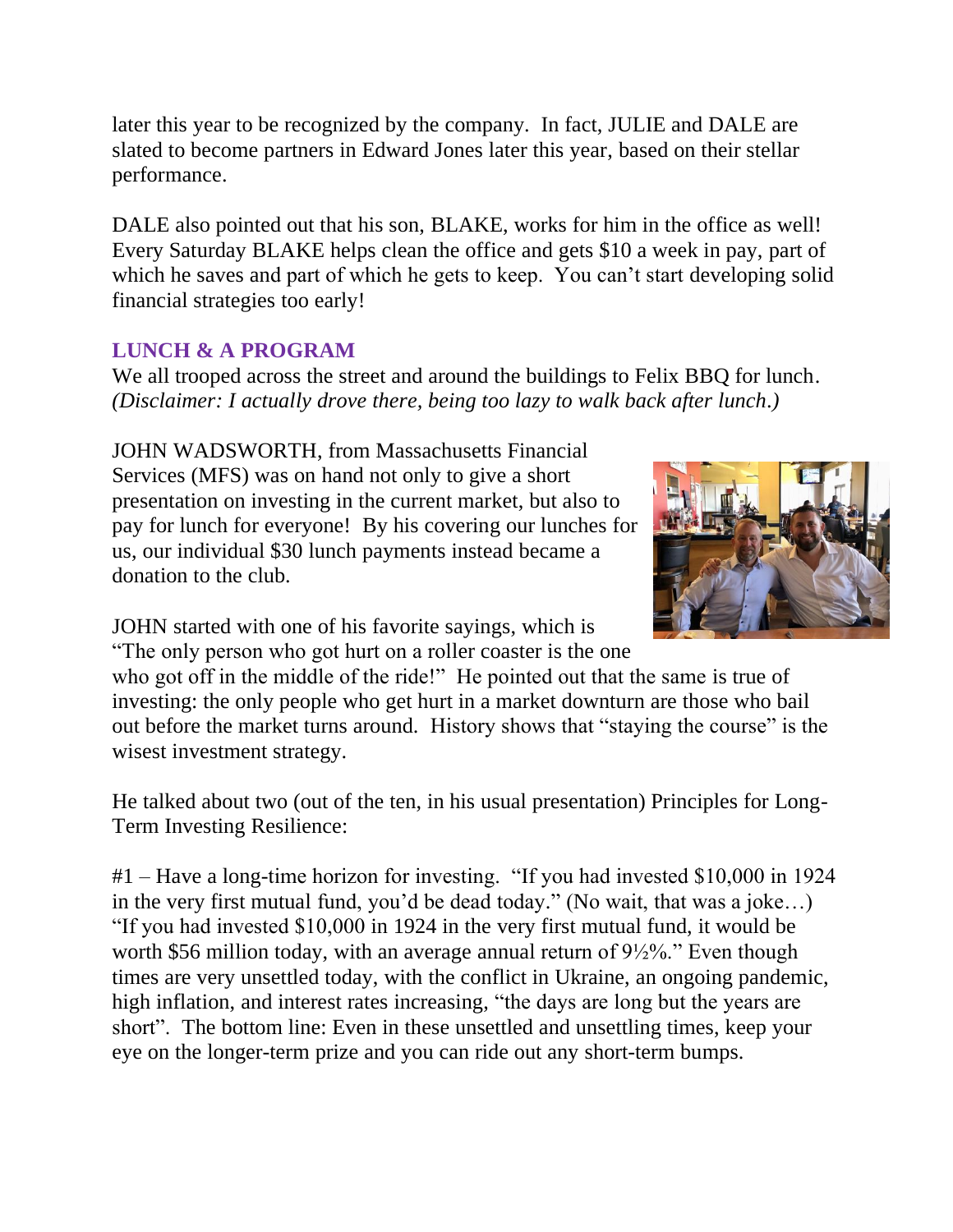$#2 - Be$  careful of your emotions. Don't get frightened out of the market during downswings. No one can predictably and effectively time the market: if you miss out on just a few good "up" days in the market, you can miss out on a lot of the potential profits. People are more wired to worry about negative experiences than they are to anticipate positive ones, so people tend to get out of the market when things seem to be going wrong, but they're getting out in the middle of the roller coaster ride!

As Warren Buffet says, "Be fearful when others are greedy, and be greedy when others are fearful." When you are fearful of the market, add to your portfolio, and when you are feeling good about the market, consider paring back your portfolio.

*As an aside, in a book I read a long time ago (I think it was by legendary investor Burton Malkiel), he said that the stock market is a lot like your crazy uncle Charlie. He comes in on Monday and says, "I'll give you \$1000 for your TV." Then he comes in on Tuesday and says, "I'll give you \$100 for your TV." Then he comes in on Wednesday and says, "I'll give you \$10 for your TV." It doesn't affect the value of your TV at all, and it doesn't matter what the price is if you're not selling!*

We had a great lunch at Felix's BBQ (*and I was even able to find a vegan alternative*), and the "meeting" broke up about 1:45 PM.

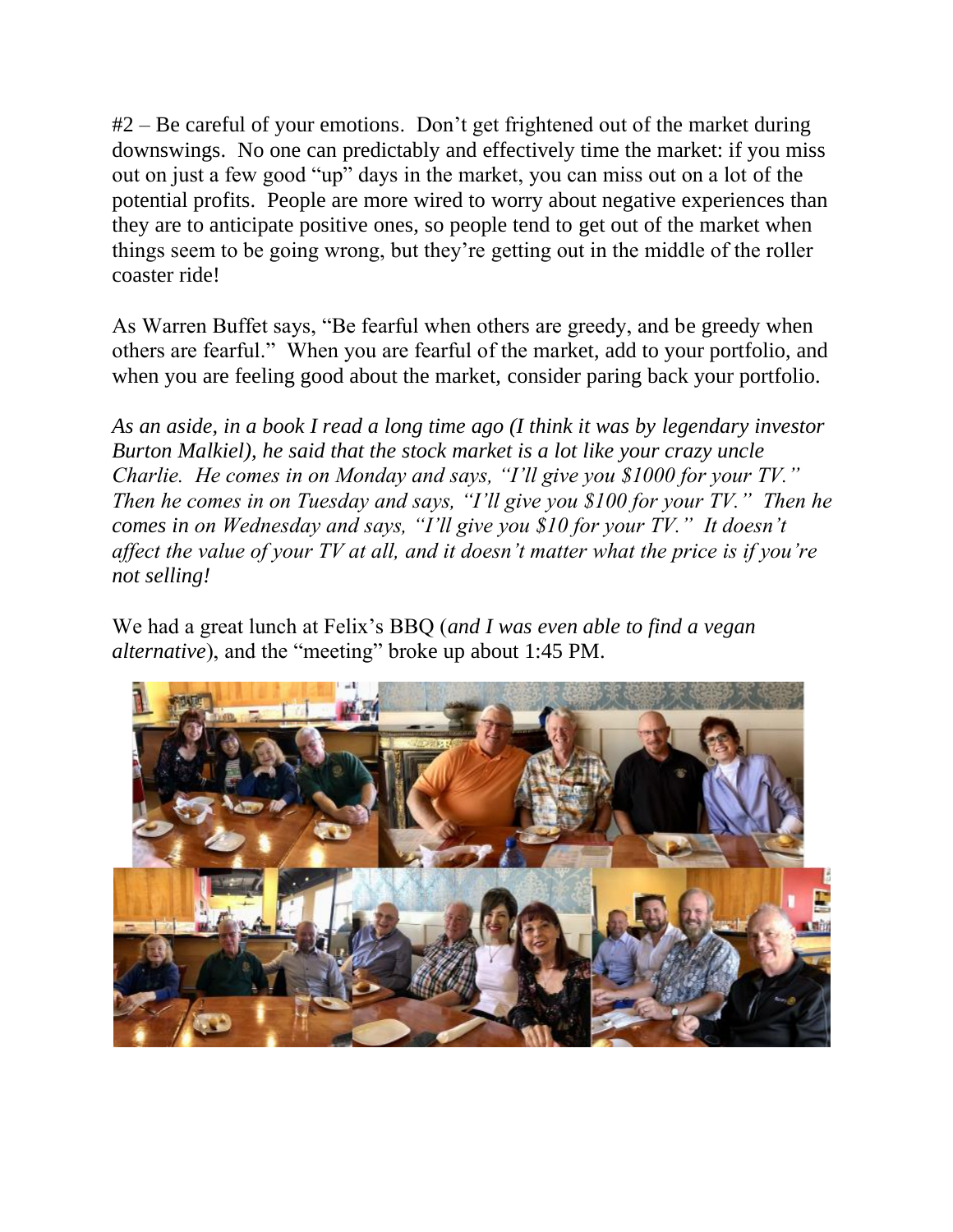## **ROTARIANS OUT AND ABOUT**

On Wednesday, May 25, VICKIE PROSSER spotted JANET BLEDSOE LACY at Smart & Final in Oceanside, bagging up one of the THREE very full carts of "stuff" which she was getting for the MLK SCHOLARSHIP RECEPTION on Friday night, May 27! She said she'd already been shopping there several times that week. WOWZERS!!! We are sure it was a fine, fine party!!

As TOM and LINDA BRAULT finished up their timeshare week in Lake Tahoe earlier in May, they met up with STEVE and TERESA LYNCH (friends from UCLA Dental School days) for a day of touring around the Lake, including a hike along a trail on the eastern shoreline and a stop at Sand Harbor, the site of the annual Tahoe Shakespeare Festival, where TERESA along with TOM's daughter GERILYN struck appropriately dramatic poses as they viewed the amphitheater.

And then on Monday, May 30, TOM, LINDA, and GERILYN BRAULT arrived at ROBYN and MARK DERN's home in the suburbs of Phoenix for the first visit with the first grandchild in the family: BROOKE ERIN DERN. Here are a few of the first pictures taken of that joyous meeting.



# **COMING SOON TO OCEANSIDE ROTARY**

Thursday, June 2nd - Libby Elementary Fitness Day - Community Now and Oceanside Rotary Club - Rotary Volunteer Check in at 10:00 AM - **Make sure you have taken the steps outlined by Rotary International for the Youth Protection clearance. Contact Dan or Renee for details on how to process your clearance.** Event location: Libby Elementary - 423 W. Redondo Drive, Oceanside, 92057

June 10 – Regular meeting, El Camino Country Club Monday, June 13 – Golf Tournament fundraiser at El Camino Country Club